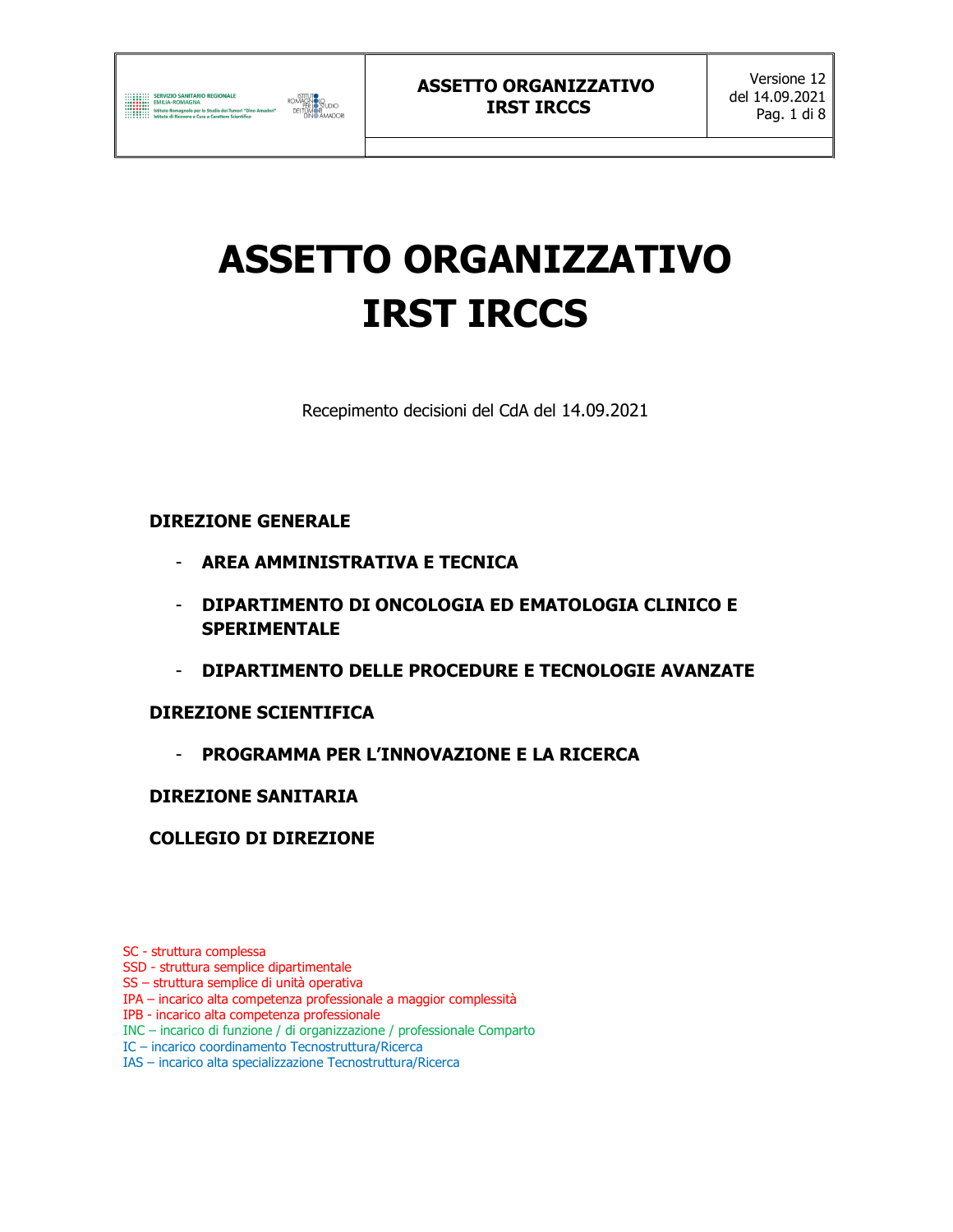

## DIREZIONE GENERALE

## AREE AMMINISTRATIVA E TECNICA

#### AREA PROGRAMMAZIONE FINANZIARIA

SERVIZIO BILANCIO

PROGRAMMAZIONE E CONTROLLO DI GESTIONE

 INC. COORDINAMENTO BUDGET E CONTROLLO DIREZIONALE CON BILANCIO COGE E GESTIONE CASSA

#### AREA PROVVEDITORATO E SUPPORTO AMMINISTRATIVO DIREZIONE MEDICA DI PRESIDIO OSPEDALIERO

ACQUISIZIONE BENI E SERVIZI

• INC. COORDINAMENTO PROCEDURE ACQUISTI AMBITO SERVIZI

SUPPORTO AMMINISTRATIVO DIREZIONE MEDICA DI PRESIDIO

#### AREA GIURIDICO AMMINISTRATIVA

GESTIONE RISORSE UMANE

- **INC. COORDINAMENTO ATTIVITA' CONCORSUALE**
- INC. COORDINAMENTO ATTIVITA' STIPENDI
- INC. COORDINAMENTO GESTIONE DELLA VALUTAZIONE DEL PERSONALE

AFFARI GENERALI / AFFARI LEGALI

#### AREA RISORSE STRUTTURALI, TECNOLOGICHE, INFORMATICHE E SERVIZIO TECNICO

UFFICIO TECNICO

• INC. COORDINAMENTO ATTIVITA' TECNICHE

SERVIZIO TECNOLOGIE BIOMEDICHE

SERVIZIO INFORMATICO

- RESPONSABILE INFORMATICO REGISTRO TUMORI
- INC. COORDINAMENTO ATTIVITA' SISTEMISTICHE
- INC COORDINAMENTO DEI SERVIZI INTEGRATI GARE UFFICIO TECNICO E ACQUISTI

#### STAFF di DIREZIONE GENERALE e SANITARIA

UFFICIO RELAZIONI CON IL PUBBLICO E COMUNICAZIONE

INC COORDINAMENTO UFFICIO RELAZIONI CON IL PUBBLICO E COMUNICAZIONE

• INC. COORDINAMENTO UFFICIO STAMPA

UFFICIO QUALITA', ACCREDITAMENTO, CERTIFICAZIONE E SVILUPPO ORGANIZZATIVO INC. RESPONSABILE UFFICIO QUALITA', ACCREDITAMENTO, CERTIFICAZIONE E SVILUPPO ORGANIZZATIVO

INC. COORDINAMENTO ATTIVITA' ACCREDITAMENTO E CERTIFICAZIONE

DIRIGENTE RESPONSABILE SERVIZIO PREVENZIONE E PROTEZIONE AZIENDALE

MEDICO COMPETENTE

DATA PROTECTION OFFICER (in collaborazione con AUSL della Romagna) ESPERTO DI RADIOPROTEZIONE

ESPERTO RESPONSABILE DELLA SICUREZZA IN RISONANZA MAGNETICA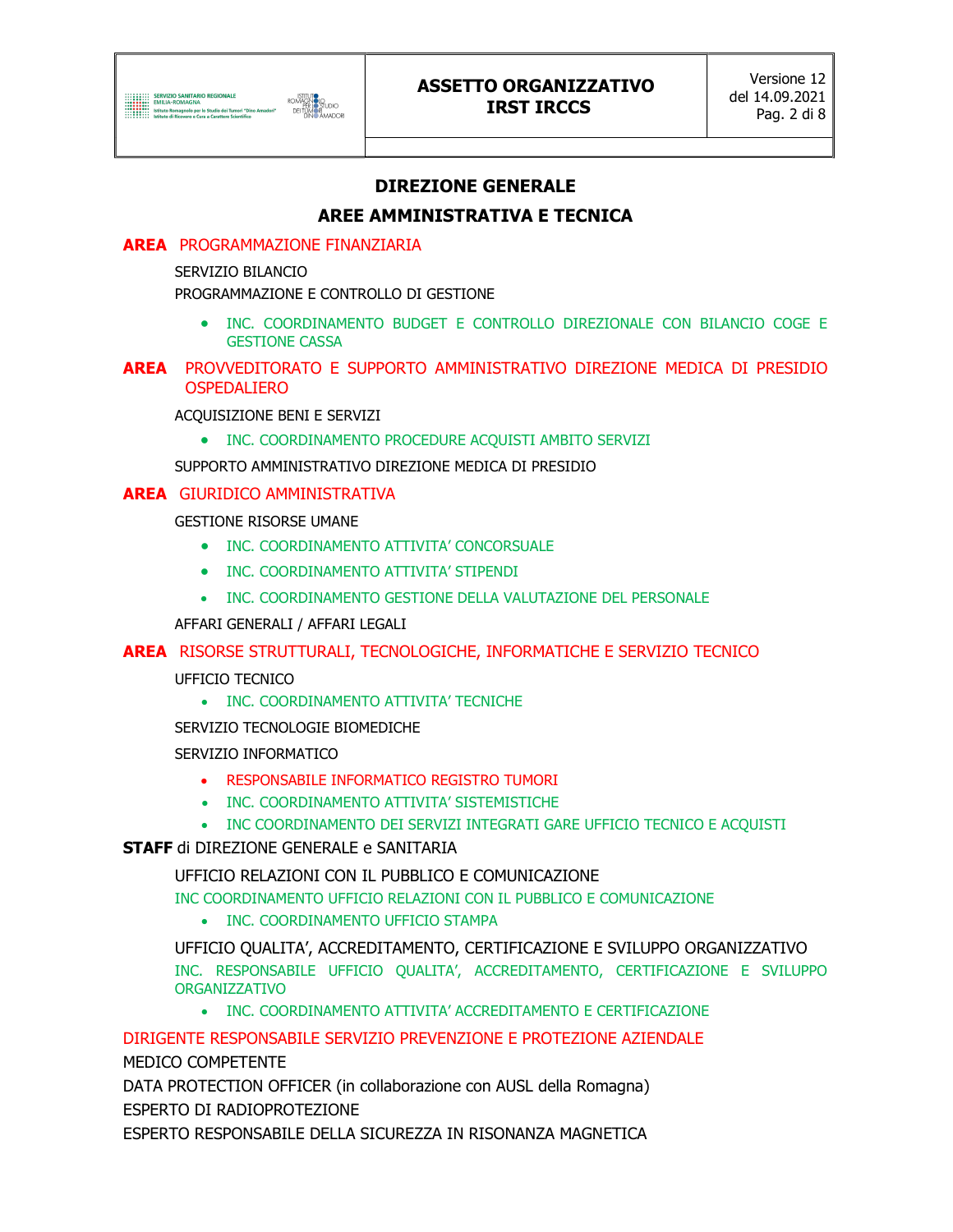

## DIREZIONE SCIENTIFICA

- COMITATO TECNICO SCIENTIFICO
- COMITATO MEDICO SCIENTIFICO

## PROGRAMMA PER L'INNOVAZIONE E LA RICERCA

SC DATA UNIT – EPIDEMIOLOGIA VALUTATIVA E SVILUPPO INNOVATIVO TRASLAZIONALE - ad interim al Direttore Sanitario

- **INC. RESPONSABILE UFFICIO FLUSSI E DRG**
- IAS OUTCOME RESEARCH

#### SC UNITA' BIOSTATISTICA E SPERIMENTAZIONI CLINICHE

- IC ATTIVITA' STATISTICI/ESPERTI METODOLOGIA DELLA RICERCA
- IC ATTIVITA' STUDY COORDINATOR E MONITOR DEL CENTRO DI COORDINAMENTO
- IC ATTIVITA' STUDY COORDINATOR DEL CENTRO PARTECIPANTE

#### SSD UFFICIO RICERCA, TRASFERIMENTO TECNOLOGICO E FORMAZIONE

- IAS RICERCA E INNOVAZIONE: INTERNAZIONALIZZAZIONE E OPEN INNOVATION
- IAS RICERCA E INNOVAZIONE: INTERNAZIONALIZZAZIONE E TRASFERIMENTO TECNOLOGICO
- IAS ESPERTO SISTEMA REGOLATORIO SPERIMENTAZIONI CLINICHE E FARMACI
- IAS DIRIGENTE RESPONSABILE DELLA FORMAZIONE

#### SC EPIDEMIOLOGIA CLINICA E SPERIMENTALE

- **IC REGISTRO TUMORI**
- **. IAS** EPIDEMIOLOGIA DESCRITTIVA E VALUTATIVA

#### UNITA' CLINICA DI FASE 1

IC SEGRETERIA TECNICO SCIENTIFICA DEL COMITATO ETICO

IAS MICROSCOPIA ED ELABORAZIONE DI IMMAGINI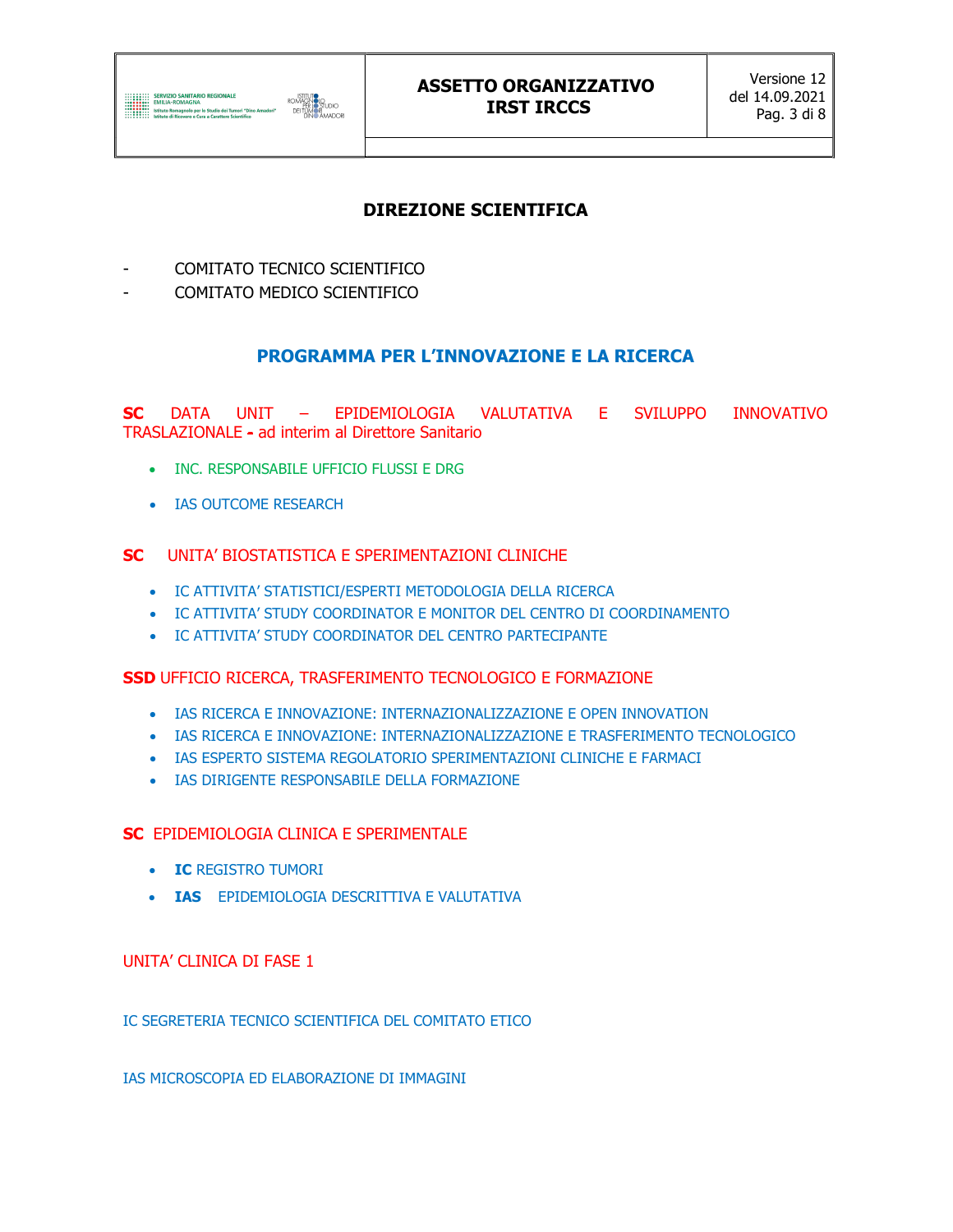

## DIREZIONE SANITARIA

## DIREZIONI TECNICHE

#### SC DIREZIONE DI PRESIDIO - ad interim al Direttore Sanitario

- **SS PSICO ONCOLOGIA**
- **SS CURE PALLIATIVE E TERAPIA DEL DOLORE E MEDICINA INTEGRATIVA**
- INC. RESPONSABILE LOGISTICA

#### SC DIREZIONE INFERMIERISTICA E TECNICA

- INC. RESPONSABILE INFERMIERISTICO GESTIONE PROCESSI TRASVERSALI DIT
- INC. REFERENTE FUNZIONE RICERCA E SUPPORTO AL GOVERNO ASSISTENZIALE E RISK MANAGEMENT
- INC. COORDINAMENTO INFERMIERISTICO DEGENZA ONCOLOGIA E RADIOMETABOLICA
- INC COORDINAMENTO INFERMIERISTICO DH/DSA E AREE AMBULATORIALI
- INC. COORDINAMENTO TECNICO RADIOTERAPIA E MEDICINA NUCLEARE MELDOLA
- INC. COORDINAMENTO TECNICO DIAGNOSTICA PER IMMAGINI
- INC. COORDINAMENTO ATTIVITA' TECNICHE SANITARIE RADIOTERAPIA, BRACHITERAPIA E ONCODERMATOLOGIA RAVENNA
- **. INC. COORDINAMENTO TECNICO FISICA SANITARIA**
- **INC. COORDINAMENTO FARMACIA ONCOLOGICA**
- INC. LAB MANAGER
- INC. RESPONSABILE DEI PROCESSI TRASVERSALI LABORATORIO BIOLOGICO
- INC. PROF.LE INFERMIERE SPECIALIST GRUPPO MAMMELLA
- INC. PROF.LE INFERMIERE SPECIALIST GRUPPO URO-GINECOLOGICO
- . INC. PROF.LE INFERMIERE SPECIALIST\_GRUPPO URO-GINECOLOGICO MAMMELLA (INTEGRATIVO)
- INC. PROF.LE INFERMIERE SPECIALIST GRUPPO GASTROENTERICO MELDOLA
- INC. PROF.LE INFERMIERE SPECIALIST GRUPPO GASTROENTERICO-UROGINECOLOGICO MELDOLA (INTEGRATIVO)
- INC. PROF.LE INFERMIERE SPECIALIST GRUPPO CDO/IMMUNOTERAPIA
- INC. PROF.LE INFERMIERE SPECIALIST GRUPPO TORACICO
- INC. PROF.LE INFERMIERE SPECIALIST GRUPPO EMATOLOGIA MELDOLA
- INC. PROF.LE INFERMIERE SPECIALIST GRUPPO EMATOLOGIA MELDOLA
- INC. PROF.LE INFERMIERE SPECIALIST GRUPPO EMATOLOGIA CESENA
- INC. PROF.LE INFERMIERE SPECIALIST GRUPPO EMATOLOGIA CESENA
- INC. PROF.LE INFERMIERE SPECIALIST GRUPPO GASTROENTERICO CESENA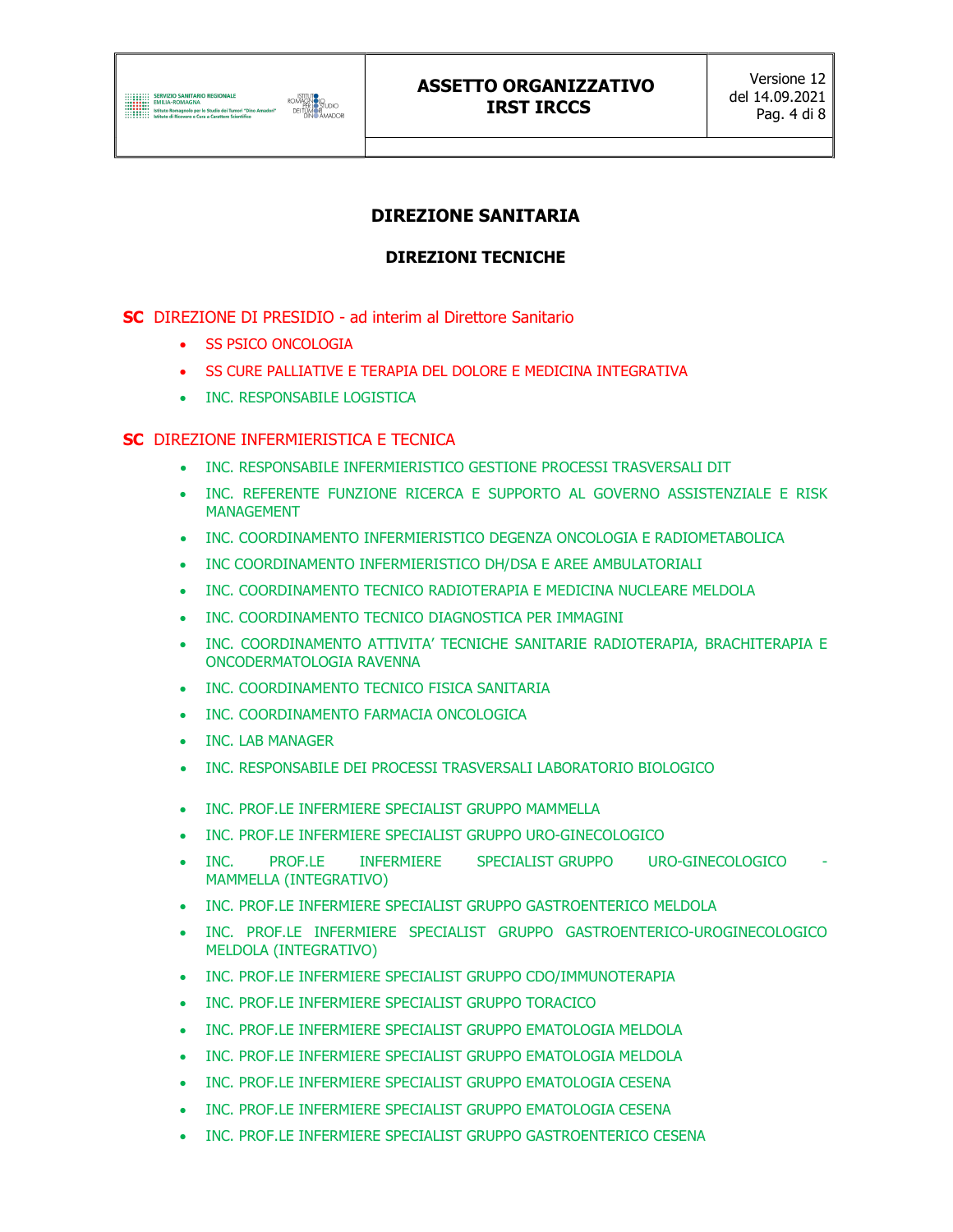

- INC. PROF.LE INFERMIERE SPECIALIST URO-GINECOLOGICO CESENA (INTEGRATIVO)
- INC. PROF.LE INFERMIERE PICC LEADER
- INC. PROF.LE INFERMIERE CASE MANAGER DEGENZA ONCOLOGICA MELDOLA
- INC. PROF.LE INFERMIERE CASE MANAGER DH/DSA CESENA
- INC. PROF.LE INFERMIERE CASE MANAGER CURE PALLIATIVE E RICERCA
- INC. PROF.LE INFERMIERE RESPONSABILE STUDI DI FASE 1
- INC. PROF.LE INFERMIERE RESPONSABILE STUDI DI FASE 1
- INC. PROF.LE INFERMIERE DI RICERCA
- INC. PROF.LE INFERMIERE ESPERTO DI WOUND CARE
- INC. PROF.LE TSRM ESPERTO IN RISK MANAGEMENT

#### SC DIREZIONE FARMACIA

- **SS** LABORATORIO FARMACIA ONCOLOGICA
- **SS** RADIOFARMACIA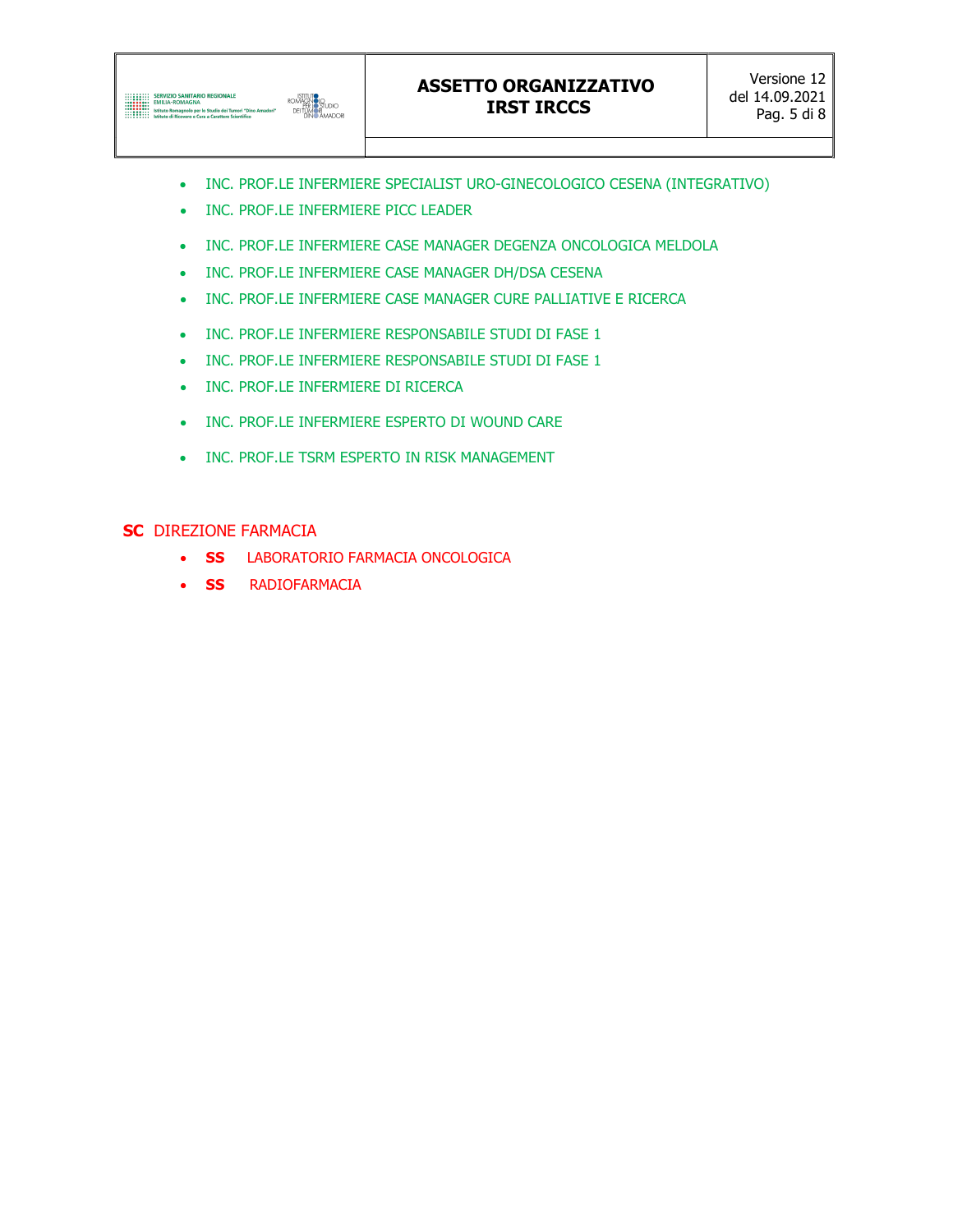

## DIPARTIMENTO DI ONCOLOGIA ED EMATOLOGIA CLINICA E SPERIMENTALE

#### SC LABORATORIO DI BIOSCIENZE

- SS DIAGNOSTICA MOLECOLARE AVANZATA E PREDITTIVA (SOMATICA, GERMINALE, EMATOLOGICA)
- SS RADIOBIOMICS AND DRUG DISCOVERY UNIT
- IC NANOBIOMICS AND LIOUID NICHE
- IC GEROBIOMICS AND EXPOSOMICS
- IC OSTEO ONCOLOGIA
- IC IMMUNO-HEMATOLOGY
- **IC** TRANSLATIONAL ONCOLOGY

SC ONCOLOGIA MEDICA MELDOLA – FORLI' - CESENA (ANESTESIA, CARDIOLOGIA ONCOLOGICA)

• SS DH AMB. ONCOLOGIA MELDOLA - FORLI' - CESENA

SSD GRUPPO DI PATOLOGIA GASTROENTERICO - ad interim al Direttore SC Oncologia Medica

SC ONCOLOGIA CLINICA E SPERIMENTALE DI TERAPIE INNOVATIVE ED ALTE DOSI

- IPB RICERCA TRASLAZIONALE "TUMORI GENITOURINARI E TERAPIE ALTA DENSITA' DI DOSE (GU-HDD)"
- IPB RICERCA TRASLAZIONALE NEL CARCINOMA MAMMARIO
- **IPB AGOPUNTURA NEL CARCINOMA MAMMARIO**

SC ONCOLOGIA CLINICA E SPERIMENTALE DI IMMUNOTERAPIA E TUMORI RARI

- **IPA RICERCA CLINICA E TRASLAZIONALE NEL MELANOMA**
- IC LABORATORIO TERAPIA CELLULARE SOMATICA
- IAS RESPONSABILE DELLA PRODUZIONE DELLA CELL FACTORY
- IAS CONTROLLO QUALITA' TERAPIA CELLULARE SOMATICA
- IAS CENTRO RISORSE BIOLOGICHE

#### **SSD EMATOLOGIA E TRAPIANTI CSE**

- **IPB** DIAGNOSI E TERAPIA DELLE SINDROMI MIELOPROLIFERATIVE CRONICHE
- **IPA GESTIONE CLINICA TRAPIANTO CSE**

#### SSD GRUPPO DI PATOLOGIA TORACICA

- **IPB REFERENTE PATOLOGIA POLMONE CESENA**
- SSD SKIN CANCER in Convenzione con Università di Parma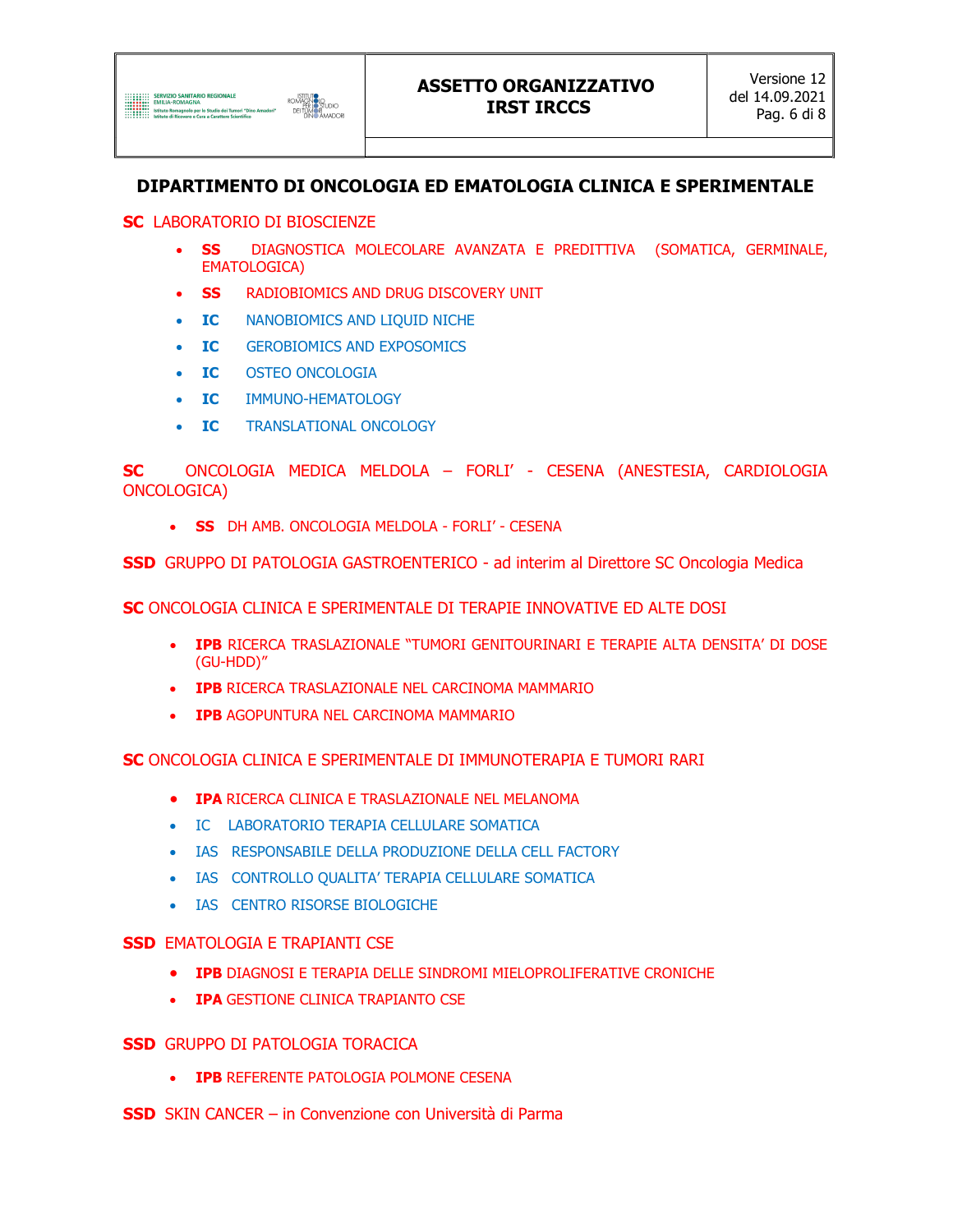

# DIPARTIMENTO DELLE PROCEDURE E TECNOLOGIE AVANZATE

#### **SC** FISICA SANITARIA

- **IPB REFERENTE RAVENNA**
- SC MEDICINA NUCLEARE MELDOLA
	- **SS MEDICINA NUCLEARE DIAGNOSTICA MELDOLA**
	- **SS MEDICINA NUCLEARE TERAPIA MELDOLA**

#### **SSD RADIOLOGIA MELDOLA**

- IPB RADIOLOGIA DEL CAPO-COLLO E NEURORADIOLOGIA ONCOLOGICA
- IPB STUDI FUNZIONALI NELL'AMBITO DELL'IMAGING RADIOLOGICO

#### SC RADIOTERAPIA MELDOLA – RAVENNA

- **SS** RADIOTERAPIA MELDOLA
- **SS** RADIOTERAPIA RAVENNA
- **IPA BRACHITERAPIA**
- **IPB RADIOTERAPIA IN UROGINECOLOGIA**
- **IPB RADIOTERAPIA MAMMELLA**
- **IPB RADIOTERAPIA POLMONE**